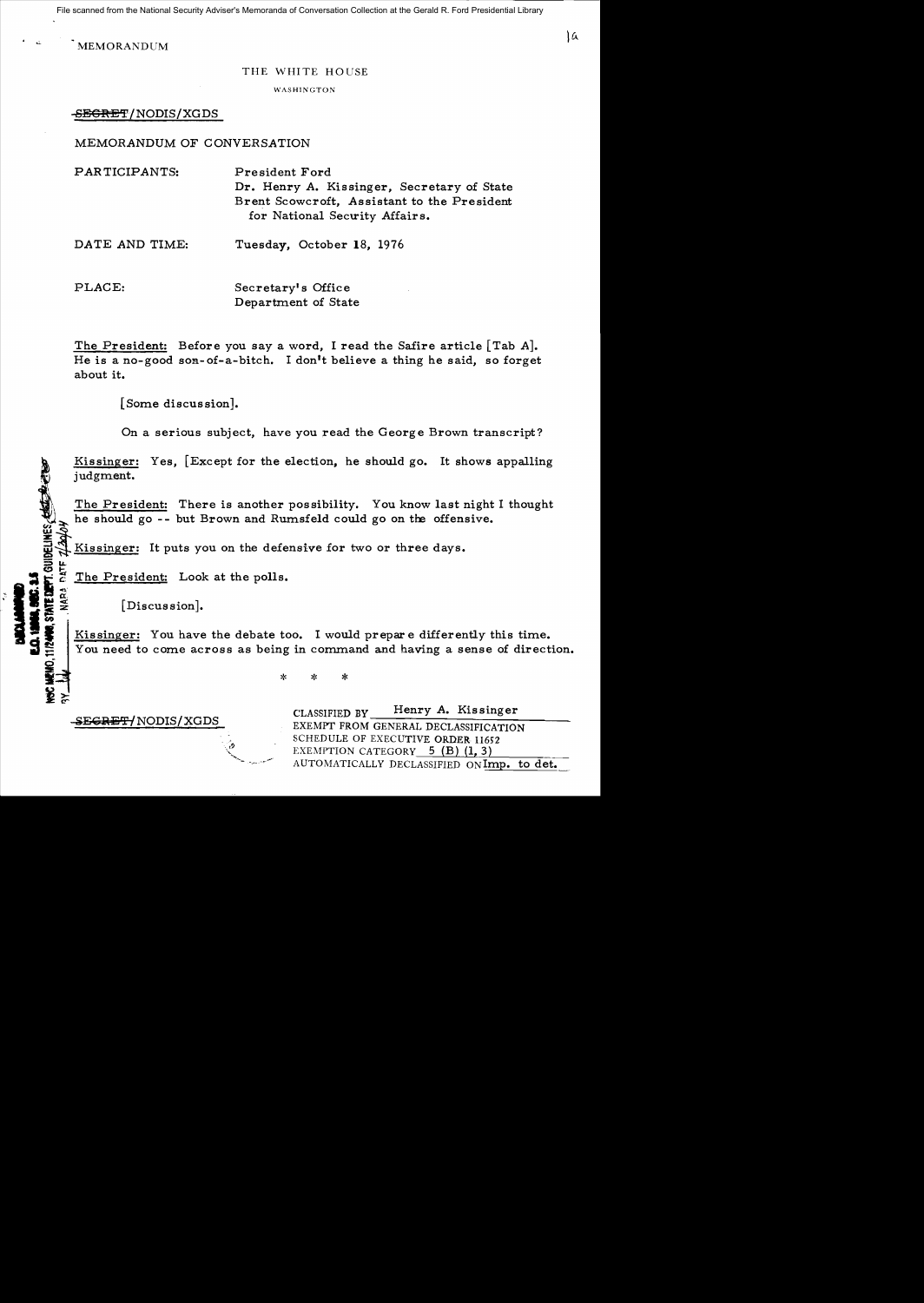### <del>SECRET/</del>NODIS/XGDS 2

The President: The polls show the issues are peace, no draft, taxes and spending.

Kissinger: I would hit a little the differences between Democrats and Republicans on peace versus war.

I have never felt so passionately about an election. He is a vicious. mean little man **--** the worst one ever to stand for the President.

[Discussion of Carter, his SALT proposal, etc.]

I am speaking Tuesday to the Synagogue Council in New York on morality in foreign policy. It is a good speech. In fact, Brent thinks you should give it.

Scowcroft: It is an outstanding speech.

The President: I have heard about it. I think you should give it. We are close in New York and this could be a big help.

[Discussion of the speech].

Kissinger: I think it would be helpful if we could spend some time together going over the themes of the debate. He will take on Chile again **--** if he doesn't, I would. [Described the details on Allende]. I would take on the Saudi and Iranian arms. At Harvard I made a comment on arms. I said if we can't be the policeman of the world and can't sell arms, how do we defend the free world? Both the professors and the students were very tame. The faculty there doe sn't like Carter.

The President: Our polls show we do well with the young people.

Kissinger: That man blights people. He casts a pall.

The President: Are there any foreign policy problems?

Kissinger: On Southern Africa, I am trying to get the Geneva Conference delayed a bit. They are urging it, to tamp down their Commons debate, but I think we should delay it past the election. On Namibia, we will have to veto tomorrow.

~GRET-INODIS/XGDS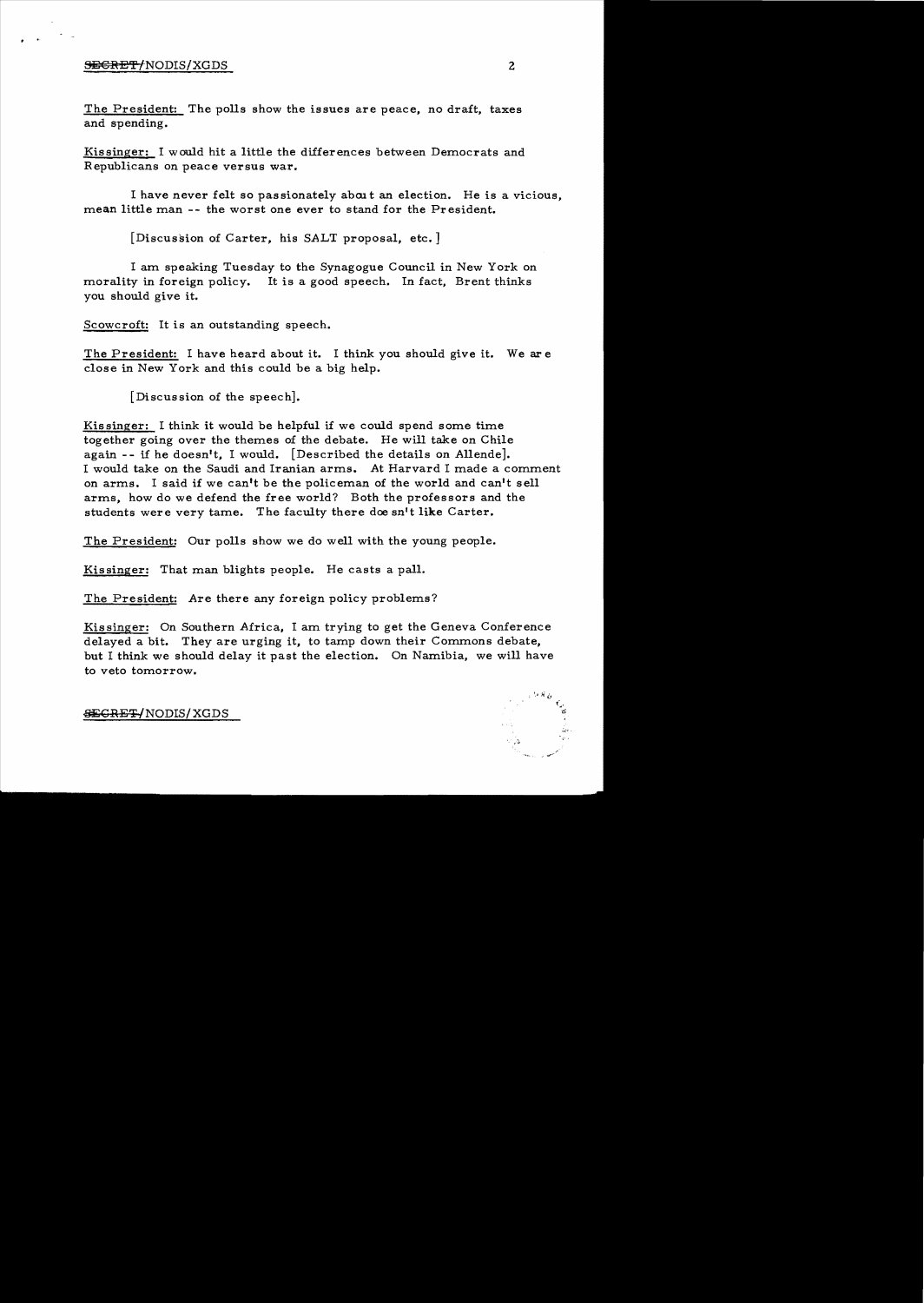# S<del>ECRET/</del>NODIS/XGDS -3-

, .

# The President: They are pushing it?

Kissinger: Yes. I think it important that we show the Africans they can't get any more. Scranton is philosophically opposed, but that is okay.

The President: Psychologically I think it would be good to veto.

Kissinger: I met with the Business Council. I think the Southern businessmen are okay on Africa.

The President: We have no problem at all in the South on that.

Kissinger: I wouldn't hit Schlesinger any more on the defense budget. He will start contradicting you and while you are right, it's not worth it.

On China, we don't know more than is in the papers. But their diplomatic tone has really moderated.

There is no doubt they are taking on the radicals right in Shanghai.

In the long~term. I am not sure the moderates are better for us, because the moderates may make a strong China, where the radicals' policies would keep it weak.

We have proposed a meeting with Vietnam on the 28th. We will say it is for normalization, but an absolute precondition is an accounting for *MIAs.* 

The President: How about Egypt and Libya?

Kissinger: It looks like nothing will hpapen right away.

The President: What came out of the Riyadh meeting?

Kissinger: I think the Saudis may have laid down the law.

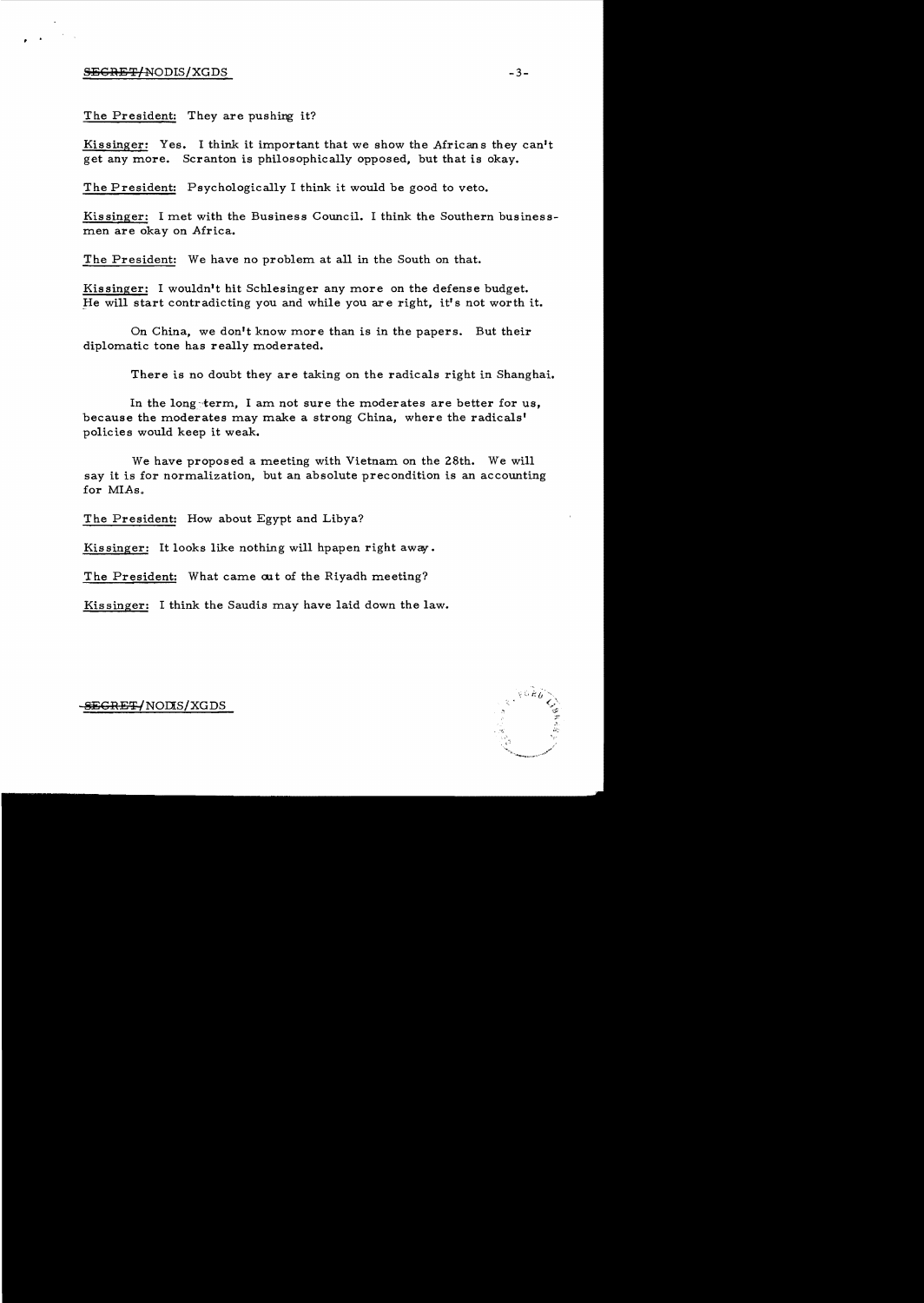# **Henry's Private Scorn**

OCTOBER 18, 1974

WASHINGTON—In private conver- Brezhnev.<br>tions over the past two weeks. Mr. Reagan's challenge to Mr. Ford sations over the past two weeks, Mr. Reagan's challenge to Mr. Ford Henry Kissinger has been expressing came to life when he focussed on Henry Kissinger has been expressing<br>anguish in two ways:

tial debates, he -has told friends that Ford supporter F. Clifton White called it is difficult for him to think of either the Reagan trailer to say the Ford it is difficult for him to think of either Mr. Ford or Mr. Carter as a real Pres-Mr. Ford or Mr. Carter as a real Pres- forces would swallow the foreign ident.

not have an overall foreign policy would be removed. It was not, and the philosophy, he says it is sometimes President had to accept the Helsinki philosophy, he says it is sometimes President had to hard to had to had to help the Helsinking the Helsingh to  $\mu$ hard to get information into Mr. Ford's head in a briefing. This dispairing head in a briefing. This dispairing The Helsinki mistake was why Mr.<br>comment is sometimes accompanied Ford had to so to great lengths to comment is sometimes accompanied Ford had to go to great lengths to by a gesture placing stiffened fingers assure American ethnics that the

Mr. Kissinger will surely deny this, Europe and the Soviet Union. And just firing off letters to editors and calls before the second debate, Mr. Ford to publishers, and will round up the braced himself for an expected atta to publishers, and will round up the braced himself for an expected attack<br>usual suspects. But the reports of his son "selling out the cantive nations" usual suspects. But the reports of his on "selling out the captive nations." behind-the-scenes undercutting of Mr. Which was why he went into the behind-the-scenes undercutting of Mr. Which was why he went into that Ford come from too many different debate on a hairtrieger about Eastern Ford come from too many different debate on a hairtrigger about Eastern<br>reliable sources to be ignored. Furone. The verbal gaffe was the

His private derogation comes with President's but the basic political especially iII grace because Mr. Ford blunder of Helsinki was the Secretary has been loyally and unwaveringly of State's. Henry does not realize that has been loyally and unwaveringly of State's. Henry does not realize that speaking up for his Secretary of State, to this day. Stung by the morality and because Mr. Ford is paying in issue, he sends in briefing papers vote votes for two important policy errors<br>of Mr. Kissinger.

on Mr. Ford by Mr. Kissinger was the The answer to that question is castigation of Israel as "intransigent" "peace with freedom" That is the castigation of Israel as "intransigent" "peace with freedom." That is the after that nation refused to hand over answer which Mr. Kissinger with all after that nation refused to hand over answer which Mr. Kissinger, with all its security during the first Mideast the brilliance is determined not to

shuttle early last year. grasp; it is the answer that Mr. Ford, Recognizing the political damage at with his common sense and strenoth I the time, and in a move that has never of character, can grasp.-' b

ican supporters of Israel; they were a man we go trust who promises to especially worried by American arms cling to the man and the policy we sales to Arab ustions. To companishe sales to Arab nations. To compensate, oppose.<br>Mr. Ford belatedly recommended that II this dilemma, we see Mr. Ford<br>the United States supply sophisticated winning on the issue of trust but not arms to Israel, which looked like the even competing on the issue of hope.<br>
election time ploy it was. The President seems to think that if

-who have not forgotten Mr. Carter's new State Department stewardship, pragmatic "we get the Christians" he would be ratifying charges of error if the Christians" he would be ratifying charges of error remark to a speechwriter in the pri and betraying personal loyalty. maries, and are uneasy about his Not so. Backing away from "the sudden discovery of the Mideast- perception of Helsinki" would be easy.<br>
find it hard to move toward Mr. Ford. And the Secretary of State could be

<u>International Property</u>

 $\prod_{i=1}^n$ 

i I

State inflicted on his President is derogation by honorably sacrificing his<br>the misbegotten Helsinki agreement, ambition with a pledge to resign on<br>Months before this legitimization of a date certain. Months before this legitimization of a date certain. the Eastern European borders, con- That would solve a very big probservatives pleaded with the President lem for millions of us, and infuse the to abort the fulfillment of this Soviet Ford campaign with new hope, to abort the fulfillment of this Soviet.

dream, or at least use it to extract By William Safire enforceable concessions on human rights and troop reductions from Mr.

Helsinki and the moral issue in foreign affairs. At the Republican convention. First, after the first two Presiden- affairs. At the Republican convention,  $d$  debates, he has told friends that Ford supporter F. Clifton White called ent. policy plank, including the Solzhenitsyn<br>Second, because the President does rebuke, if only criticism of Helsinki rebuke, if only criticism of Helsinki would be removed. It was not, and the

on his forehead as if trying to jab United States did not concede an information. "organic" relationship between Eastern Mr. Kissinger will surely deny this. Europe and the Soviet Union. And just

a,

ır\*

reliable sources to be ignored. Europe. The verbal gaffe was the Mr. Kissinger. Muslimger Hine underscored: "What is<br>The first political wound inflicted more moral than peace?"

its security during the first Mideast his brilliance, is determined not to shuttle early last year. The grasp; it is the answer that Mr. Ford.

been made public, President Ford sent<br>bis friend William Scranton, then a who profoundly distrust Mr. Carter,<br>private citizen, to talk to the Israelis who profoundly distrust Mr. Carter,<br>about the concerns. Mr. Kissinger g

ection time ploy it was. The President seems to think that if Thus, many American Jewish voters he gives us any inkling of hope for Thus, many American Jewish voters he gives us any inkling of hope for —who have not forgotten Mr. Carter's new State Department stewardship,

find it hard to move toward Mr. Ford. And the Secretary of State could be The second wound the Secretary of induced to expunge his thoughtless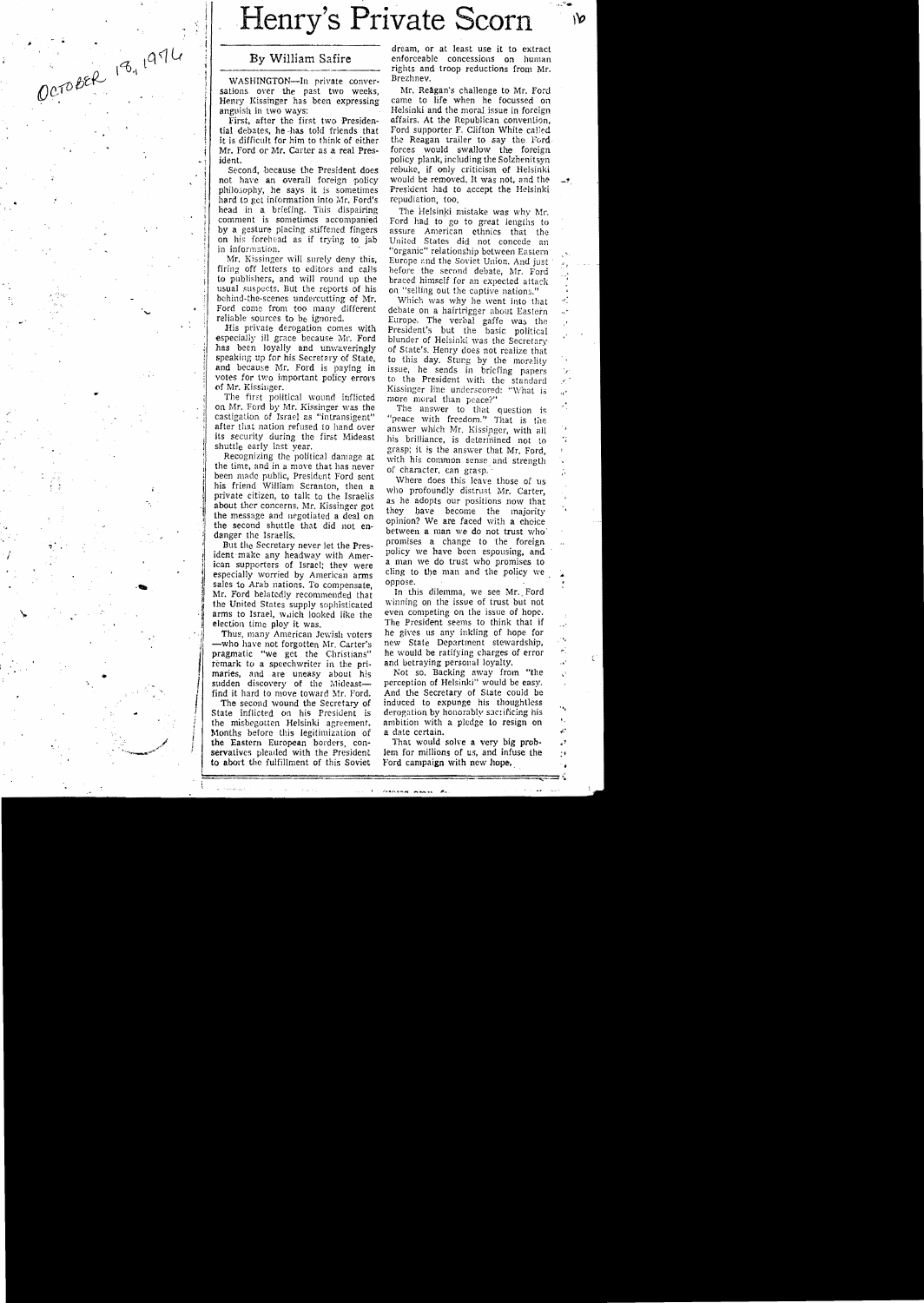$P/K$  reactive P Beprengen and a mord, I read Sopire, He<br>is a margonal SOB. Idn't beloom a Ching<br>en said so fantalent it.<br>(Some determined)<br>en Berna Frangot. a Brown trought Le Brown homeopt.<br>K Yes, spipetfore electron Ind.<br>Almo apparent perfumet.<br>P There is another permiting a fort Brown and en violence Jurie :<br>K Rute jame l'epresse le 2-3 dup K = que hun debota too. I amed jugar PTee poll show pears, crosshapt, tous, spiriting K d'une d'hit a bitter dij het Dinookgo. are penners error. Ihm words filt so presenting doct and which the indicate me did not an electrical the company of content and the normality in FP E.O. 12058, SEC. 3.5 NSC MUMO, 11/14/06, STATE DEPT. GUIDELINES an<br>Maria Barat Barat Barat Barat Barat Barat Barat Barat Barat Barat Barat Barat Barat Barat Barat Barat Barat B<br>Barat Barat Barat Barat Barat Barat Barat Barat Barat Barat Barat Barat Barat Barat Barat Barat Barat Barat B  $BY$   $\frac{1}{4}$   $\frac{1}{2}$   $\frac{1}{2}$   $\frac{1}{2}$   $\frac{1}{2}$   $\frac{1}{2}$   $\frac{1}{2}$   $\frac{1}{2}$   $\frac{1}{2}$   $\frac{1}{2}$   $\frac{1}{2}$   $\frac{1}{2}$   $\frac{1}{2}$   $\frac{1}{2}$   $\frac{1}{2}$   $\frac{1}{2}$   $\frac{1}{2}$   $\frac{1}{2}$   $\frac{1}{2}$   $\frac{1}{2}$   $\frac{1}{2}$   $\frac{1}{2$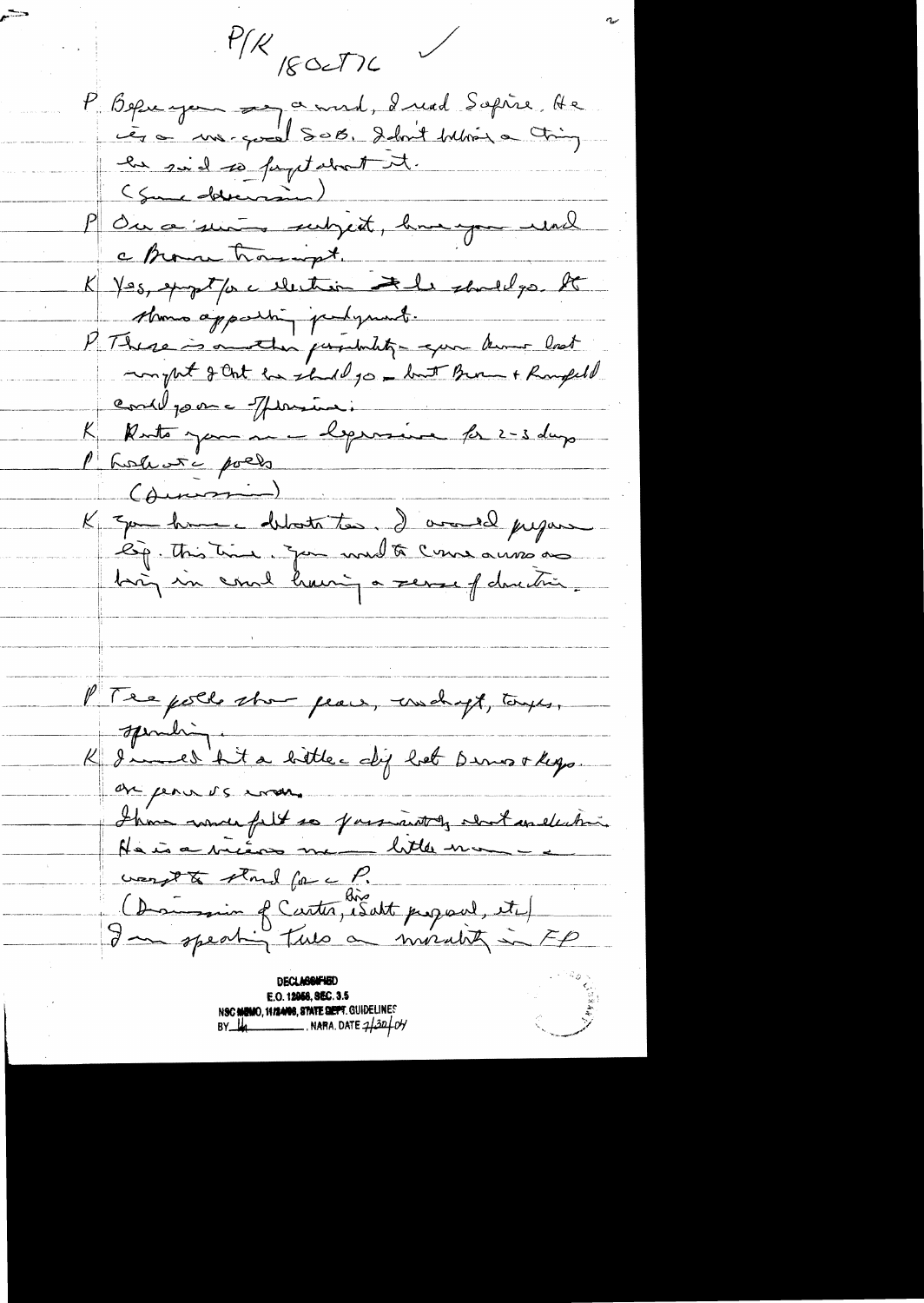Secrecy - Show-P. K years. Pollo Talem in Euri on portunte f US in Eur- Congress W/LF. Two - metal/K (Aspecto)<br>Francon Sandi mil - Rammel<br>Ha pulled per hammel (est Anna Units gan that & your it 5 st is an autotomicing speech. P I have heard about it. I trick agence should pair it, We are there in My + this cent be a try help. ( brownsion of speech) K 2 thick at mull be helpful if we could pour some line together quin more a times of collocite. As will tak on Chileagain - if he doesn't, d. availled. (Desiribual e destarto en Albrech). Invental tote on Sandi & Junior and at Saram Jean enton anno - if we cont le c potresse Je mort lait ellanos, hui de me hyme à pre croire de Botte à pape à studente avec P On pole show we do will wife you people K That man bhytits jegb. He certs a pull.  $\ell^{10}$   $\mu^{10}$   $\ell^{10}$   $\mu^{10}$ R On Sn Oyina, I tyj toget comprehend a bit, They maying it to Tony down This Panners. debots, but détrie me should deloy post entitre. P Fing an pushing at? K XIS. Itanien et important tout un shour a apris they cont get on vine. Scranteau is platosphille Opposed, and Chat of P. Pay Strick it und in quod to noto.